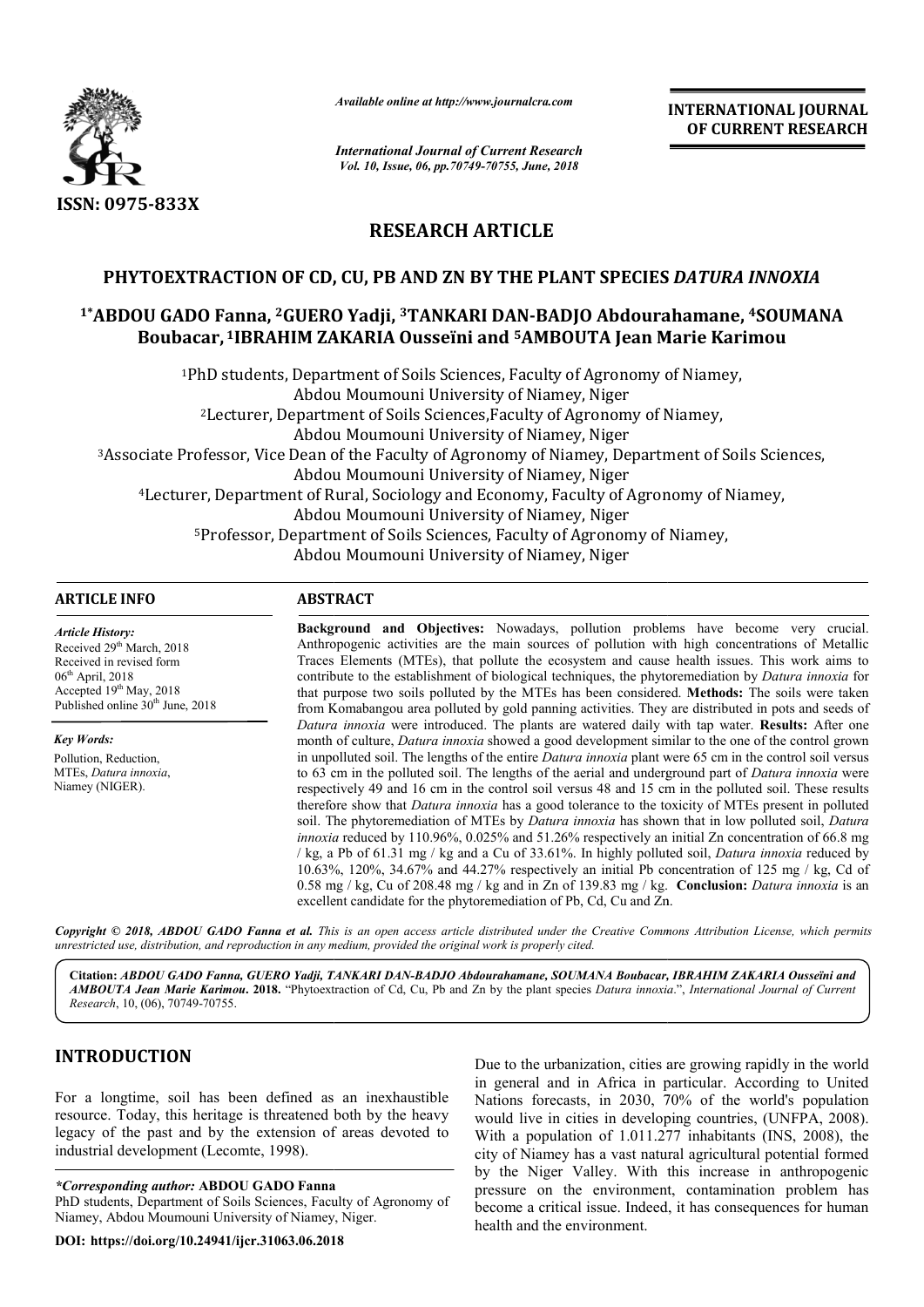Their presence in soils considerably modifies the floristic composition of the sites, allowing the installation of only a limited number of species supporting their toxicity (Antonovics, 1971; Gartiside, 1974). Defined by (Adriano, 2001) as being any metal with a high density greater than 5g / cm3, the Traces Metallic elements are toxic at high concentrations for most plants (McIntyre, 2003; Gardea-Torresdey *et al*., 2005). Their accumulation in the soil generates yield losses. In terms of health, the MTEs absorbed by plants enter the food chain and prove to be dangerous because they cause damage (Gonzales *et al*., 2008; McLean *et al*., 2009; De Burbure, 2006). The soil-plant transfer of MTEs is one of the major ways of exposure and contamination of humans via the food chain (Cui, 2003; Den, 2008). Site rehabilitation is therefore essential, especially in the case of soil deterioration caused by the presence of MTEs. These can have potentially toxic effects on humans and their environment. Specialist in environment haveset-up several methods to address these problems caused by MTEs. There comes, physico-chemical methods and biological methods or bioremediation. The treatment of soils polluted by physicochemical methods is very long and very expensive. This is why many authors are working on the use of biological methods. The ability of some plants species to extract pollutants has been shown. These new methods are inexpensive and more ecofriendly (Raskin *et al*., 1994; Salt, 1997). Phytoremediation, which uses, among other things, the extraction capacity of MTEs by higher plants has shown encouraging results. This research aims to contribute to a better understanding of this method and to bring new encouraging results. The aim is to test the capacity of the plant species *Datura innoxia* in order to know its extraction potential in the depollution of soils contaminated with Pb, Cu, Cd and Zn, considered among the pollutants of the ecosystems and cited as toxic for Man and his environment (Senou, 2014).

# **MATERIALS AND METHODS**

**Research area:** The soils studied are from the Komabangou gold zone at latitude 14°05'07.3'' North and longitude 1°03'25.4'' East. Indeed, it is known to be one of the largest and oldest of all gold panning sites in western Niger. The village is located in the region of Tillaberi, 150 km from Niamey capital of Niger.

Soil sampling: Three soils of sandy texture were used (soils not polluted by the MTEs and polluted by the MTEs).

It is: -An unpolluted control soil that is removed from any source of pollution (waste, roads, gold panning activities). This soil was used to compare the development of *Datura innoxia*;

-A moderately polluted soil lying next to roads leading to the Komabangou area used to view the MTEs extraction capacity by *Datura innoxia*;

-A heavily polluted soil from a cyanidation zone of the Komabangou gold zone that generates a large number of metal pollutants that have also been used to see the clearance capacity of *Datura innoxia*.

**Soil preparation and dosage of MTEs:** The soils were taken between 0 and 10 cm from the ground with a shovel and transported in bags to the soil science laboratory of the Faculty of Agronomy of Abdou Moumouni University of Niamey. Sandy texture, after drying at room temperature (<30  $\degree$  C), they are crushed and sieved at the fraction of 2 mm.

The samples are then sent to the Geology Laboratory of the Faculty of Sciences of the University of Lomé in Togo for the determination of Pb, Cu, Cd and Zn by atomic absorption. They were also homogenized and 1.5 kg were weighed and placed in each pot. The pots used for experiments are plastic pots. The pots have a diameter at the top of 20 cm and a diameter at the base of 18 cm with a depth of 13 cm.

## **Plant species**

**Choice:** The plant species used in this study is *Datura innoxia* belonging to the family Solanaceae. It was chosen becauseof its tolerance to metal pollution (Abdou gado *et al*., 2016). This choice is justified by the fact that these species are cited by the literature but also because they are locally known and used by the populations. They can therefore be easily adopted by the populations. Also, they are easy to reproduce and have multiple local uses.

**Presentation:** Known as vernacular prickly apple, leaf or devil's herb, *Datura innoxia* belongs to the family of Solanaceae. It is native to the tropics of North America, Central America and South America. It has been naturalized in all continents and temperate and warm regions. Occasionally, this species is grown as an outdoor ornamental for its beautiful flowers (Cheeke *et al*., 1985). In Niger, it is known as "SobiLobi".

**Morphological characteristics:** Datura are short-lived annual or perennial herbaceous plants, up to 2 m tall and often highly branched; slightly hairy stem. The whole plant is covered with trichomes that can be glandular and sticky or non-glandular. The leaves are whole or sinuate, petiolate and the flowers are erect (Nicole *et al*., 1998). The fruit is a capsule, 5 to 10 cm in diameter, covered with tapered spines and trichomes. It contains up to 500 brown seeds (Nicole *et al*., 1998).

**Ecological characteristics:** *Datura innoxia* grows in vacant lots, along roadsides and adapts well to clay and sandy soils (20). It is cultivated as an ornamental plant because of the richness of its colors and its forms and as an industrial plant for the extraction of tropanic alkaloids (Geeta, 2007).

**Use:** *Datura innoxia* is used dosewise, in traditional medicine, in religious rituals or for recreational drunkenness (Schmelzer, 2008; Khare, 2003; Daniel, 1993; Christina, 2007).

**Experimental apparatus:** The experimental setup is a completely randomized Fischer block. Soils are distributed at a rate of 1.5 kg. The seeds of *Datura innoxia* are introduced into pots that are irrigated daily with tap water. The length of the aerial part is measured each week using a graduated ruler. The one of the roots and stems was made at the end of the cultivation and after separation of the different vegetative parts.

**Dosage of MTEs in the plant:** After one month of culture, the plants are removed from the pots. They are carefully washed with tap water and then with distilled water and all precautions (contact between the different parts of the plant and the substrate) are taken to avoid possible contamination. The different plant parts (roots, stems and leaves) were separated and washed with distilled water. They are dried at room temperature and then in the 60 ° oven for 24 hours for complete dehydration.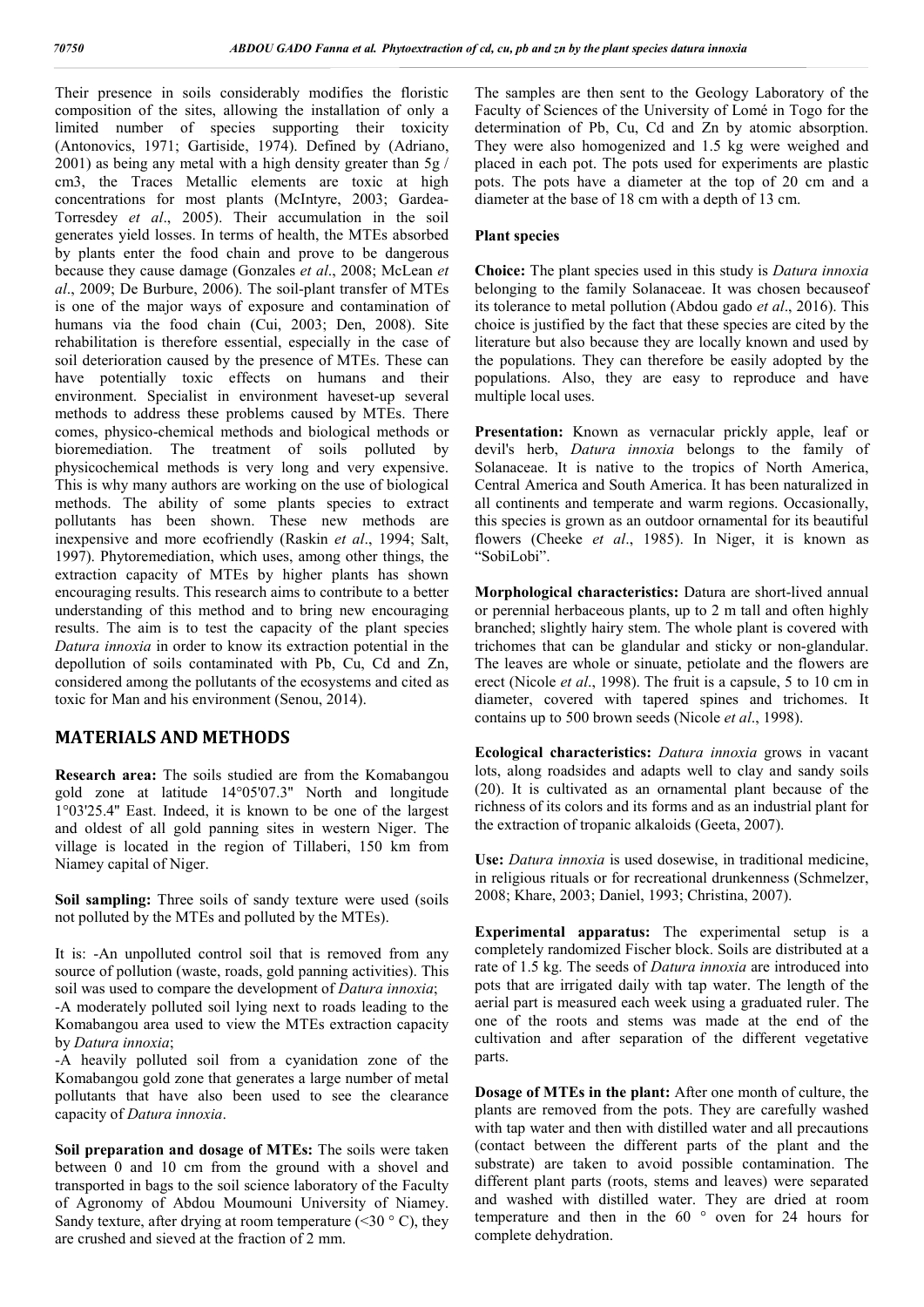The dry matter produced by the plant species is crushed and well-conditioned. The crushed parts of each part are sent to the Geology Laboratory of the Faculty of Sciences of the University of Lomé in Togo to determine the concentrations in the plant in Pb, Cd, Cu and Zn by atomic absorption.

**Calculation of treatment efficiency:** From the concentrations of metals in the soil before and after phytoremediation, the treatment efficiency (TE) can be calculated for plant specy according to the following formula:

TE  $(\%)=$  [(Ci - Cf) / Ci]  $\times$  100

Ci (Initial Concentration) and Cf (Final Concentration) represent, respectively, the metal concentrations (in mg / kg) in the soil in the initial state before phytoremediation and in the soil in the final state after phytoremediation.

### **RESULTS AND DISCUSSION**

**Concentration in MTEs in soils:** The results of the analyzes of the concentrations of MTEs in the three soil types (control, little polluted and highly polluted) in comparison with certain regulatory standards are summarized in Table 1.These results show that the Pb, Cd, Cu and Zn concentrations in the control soil do not exceed the French and Baize standards. In the low polluted soil, the concentrations of Pb (61.309 mg / kg) and Cu (33.615 mg / kg) exceed the Baize standards (1993-2005) which are respectively 54 and 28 mg / kg for Pb and Cu. However, Cd and Zn concentrations are below Baize standards. The concentrations of Pb, Cd, Cu and Zn in the low polluted soil do not exceed the standards of the French laws of 1998.

The concentrations of Pb and Cu in highly polluted soil exceed the standards of the French laws of 1998. But, the concentrations in Cd and Zn are below the French laws. Nevertheless, concentrations of Pb (125,056 mg / kg), Cd (0.5817 mg / kg), Cu (208.4805 mg / kg) and Zn (139.8387 mg / kg) in highly polluted soil exceed the Baize standards. (1993- 2005) which are respectively 54, 0.5, 28 and 88 mg / kg for Pb, Cd, Cu and Zn. The concentrations of Pb and Cu in highly polluted soil are both superior to the 1998 French standards and the Baize standards (1993-2005). According to this author, high concentrations of metals in soils represent a risk to the population. Indeed, the presence of these contaminants in the soil poses problems of toxicity when these pollutants migrate and are found in the food chain or come into contact with humans via their diet (Krishna, 2007). They contaminate soils and groundwater that will later affect human health (Gigliotti *et al*., 1996). Several studies have shown the possible transfer of these MTEs from the soil through the roots of plants in the food chain (Cui, 2009). This soil-plant transfer of MTEs is one of the major way of exposure and contamination of humans via the food chain (Den *et al*., 2008; Kirpichtchikova *et al*., 2009). It is therefore necessary or even mandatory to clean up contaminated soils in order to preserve humans and their environment, particularly through the phytoremediation technique.

#### **Phytoremediation of polluted soils**

**Extraction capacity of MTEs by** *Datura innoxia:* To evaluate the effect of phytoremediation of polluted soils in MTEs by *Datura innoxia*, the approach consisted in determining the difference of the concentrations of MTEs in soils (little and very polluted) before and after phytoremediation. This made it possible to calculate the extraction rate of the ETMs by each plant species. This made it possible to calculate the MTEs extraction rate by *Datura innoxia*. The results (Table 2) of the concentrations of MTEs extracted by *Datura innoxia* show a more or less significant lowering of the concentrations of MTEs. These results are in line with those obtained by (Rock, 2003) who found a decrease of the initial concentration by three plants cultivated during fourteen (Raskin, 1994) months on a soil polluted by metallurgical activities. The results showing the amounts of MTEs extracted by *Datura innoxia* are summarized in Table 2. Table 2 shows the concentrations in soils after phytoremediation by *Datura innoxia* and the levels taken by this plant. Extraction of Zn (41%) is the most important by *Datura innoxia* in highly polluted soil. (Kirpichtchikova *et al*., 2009) found that Willow will extract more Zn than Pb and Cu. Zn is followed by Cd, Cu and Pb. The Zn element therefore appears as the most phytovailable. The effectiveness of the treatment in the highly polluted soil by *Datura innoxia* is 41% for Zn; 16.24% for Cu; 35.27% for Cd and 6.34% for Pb. On the other hand, the levels taken by *Datura innoxia* in the low polluted soil increase. However, it is still the Zn content (232.71%) that is highest.

**Concentrations in MTEs in different parts of** *Datura innoxia:* Concentrations of MTEs in the roots, stems and leaves of *Datura innoxia* grown on low and heavily polluted soils are reported in Table 3. In low polluted soil, the Pb, Cd, Cu and Zn concentrations are respectively 0.7038; 0.0001; 29.3589 and 27.84 mg / kg in the roots of *Datura innoxia*. These concentrations show that *Datura innoxia* roots have been able to accumulate MTEs. This absorption of MTEs by the roots is by simple diffusion through the apoplast of the root cortex and the endoderm (Briat, 1999). However, the root uptake mechanism of some metals such as Cu is not yet known (Greger, 2004; Chaignon, 2001). The Pb concentration (0.7038 mg / kg) in the *Datura innoxia* roots is lower than that found by Esteban *et al*. (2006) in the roots of *Achillea millefolium, Chondrilla Juncea, Elytrigiacampestris* and *Hieraciumpilosella* respectively 4.8: 3.1; 5.8 and 9.2 mg / kg. The concentration of Cu (29.3598 mg / kg) in the roots of *Datura innoxia* is lower than that found by (34) in the roots of *Chondrilla Juncea* in which they detected a Cu concentration of 30.1 mg / kg.

In the *Achillea millefolium, Elytrigiacampestris* and *Hieraciumpilosella* roots, respectively, they detected 6.4; 11 and 14.3 mg / kg Cu concentration. These concentrations are much lower than those recorded in the *Datura innoxia* roots. With regard to Zn, the concentrations recorded in the roots of *Datura innoxia* on the lightly polluted soil (27.84 mg / kg) are higher than those recorded in the roots of *Achillea millefolium* (9.8 mg / kg) and *Hieraciumpiloselle* (24.6 mg / kg) (Esteban, 2006). On the other hand, these authors recorded much higher concentrations in the roots of *Chondrillajuncea* and *Elytrigiacampestris* respectively 76.4 mg / kg and 44.9 mg / kg. In the stems of *Datura innoxia*, the MTEs concentrations are respectively 0.4569; 0.0860; 8.2102 and 66.62 mg / kg for Pb, Cd, Cu and Zn. On the other hand, in the *Datura innoxia* leaves, the concentrations of MTEs are respectively 2.0057; 0.0686; 13.9221 and 62.33 mg / kg for Pb, Cd, Cu and Zn. The transport of these MTEs from the stems to the aerial parts requires the management of these ETMs by complexing agents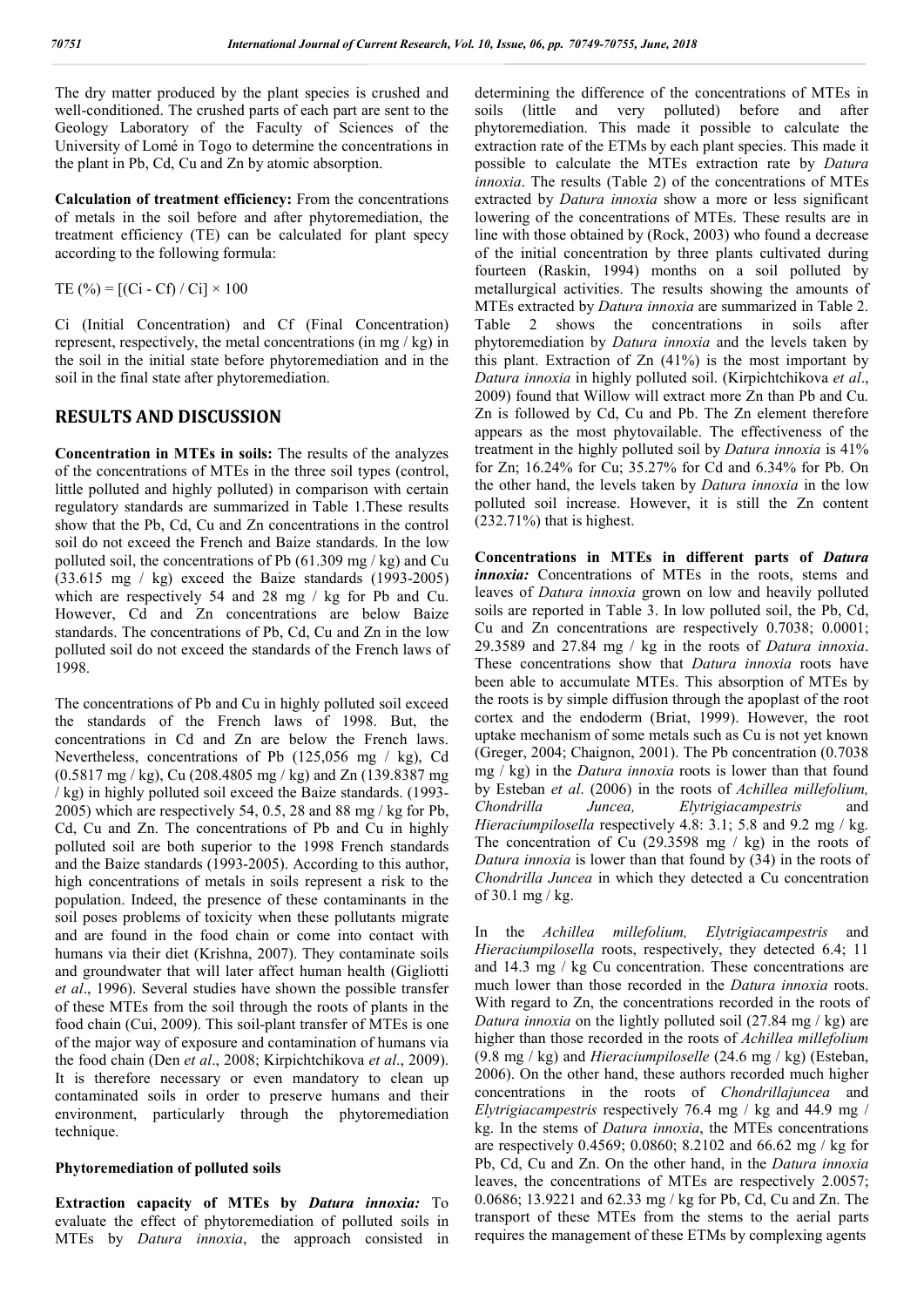**Table 1: Concentrations of MTEs in soils before phytoremediation and their regulatory limit values (mg / kg)**

|                                | Control soil | Lesspolutesoil | Polutesoil | French standards (1998) | Baize (1993-2005) |
|--------------------------------|--------------|----------------|------------|-------------------------|-------------------|
| Pb                             | 0.7155       | 61.309         | 125.056    | 100                     | 54                |
| Cd                             | 0.00015      | 0.0005         | 0.5817     | ∸                       | 0.5               |
| Cu                             | 12.89        | 33.615         | 208,4805   | 100                     | 28                |
| $\overline{\phantom{a}}$<br>Zn | 18.222       | 66.7030        | 139.8387   | 300                     | 88                |

**Table 2: Concentrations in mg / kg in the low and highly polluted soils extracted by** *Datura innoxia* **as well as the levels taken by the specy**

|    |                  | Concentrations (mg/kg) in MTEs extract by <i>Datura innoxia</i> | Teneurs (%) in MTEs extract by <i>Datura innoxia</i> |            |  |
|----|------------------|-----------------------------------------------------------------|------------------------------------------------------|------------|--|
|    | Less soil polute | Polutesoil                                                      | Lesssoilpolute                                       | Polutesoil |  |
| Pb | 3.1664           | 7.9345                                                          | 5.16                                                 | 6.34       |  |
|    | 0.1546           | 0.2052                                                          | nd                                                   | 35.27      |  |
| Ċu | 35.8598          | 33.8727                                                         | 106.68                                               | 16.24      |  |
| zn | 55.23            | 57.3413                                                         | 232.71                                               | 41         |  |

**Table 3. Concentrations of Pb, Cd, Cu and Zn in the different parts of** *Datura innoxia* **grown on the soil with little pollution and very polluted**

| Concentrations in MTEs (mg/kg) |         |        |         |                   |         |         |  |  |  |  |
|--------------------------------|---------|--------|---------|-------------------|---------|---------|--|--|--|--|
| Little pollution               |         |        |         | Verv pollutedsoil |         |         |  |  |  |  |
| Roots                          | Rods    | Leaves | Roots   | Rods              |         | Leaves  |  |  |  |  |
| Pb                             | 0.7038  | 0.4569 | 2.0057  | 5.8261            | < 0.01  | 2.1084  |  |  |  |  |
| Cd                             | 0.0001  | 0.0860 | 0.0686  | < 0.0005          | 0.0633  | 0.1419  |  |  |  |  |
| Сu                             | 29.3589 | 8.2102 | 13.9221 | 5.6797            | 9.9461  | 18.2469 |  |  |  |  |
| Zn                             | 27.84   | 66.62  | 62.33   | 4.8913            | 25.1278 | 27.3222 |  |  |  |  |



**Figure 1:Location of the study area.**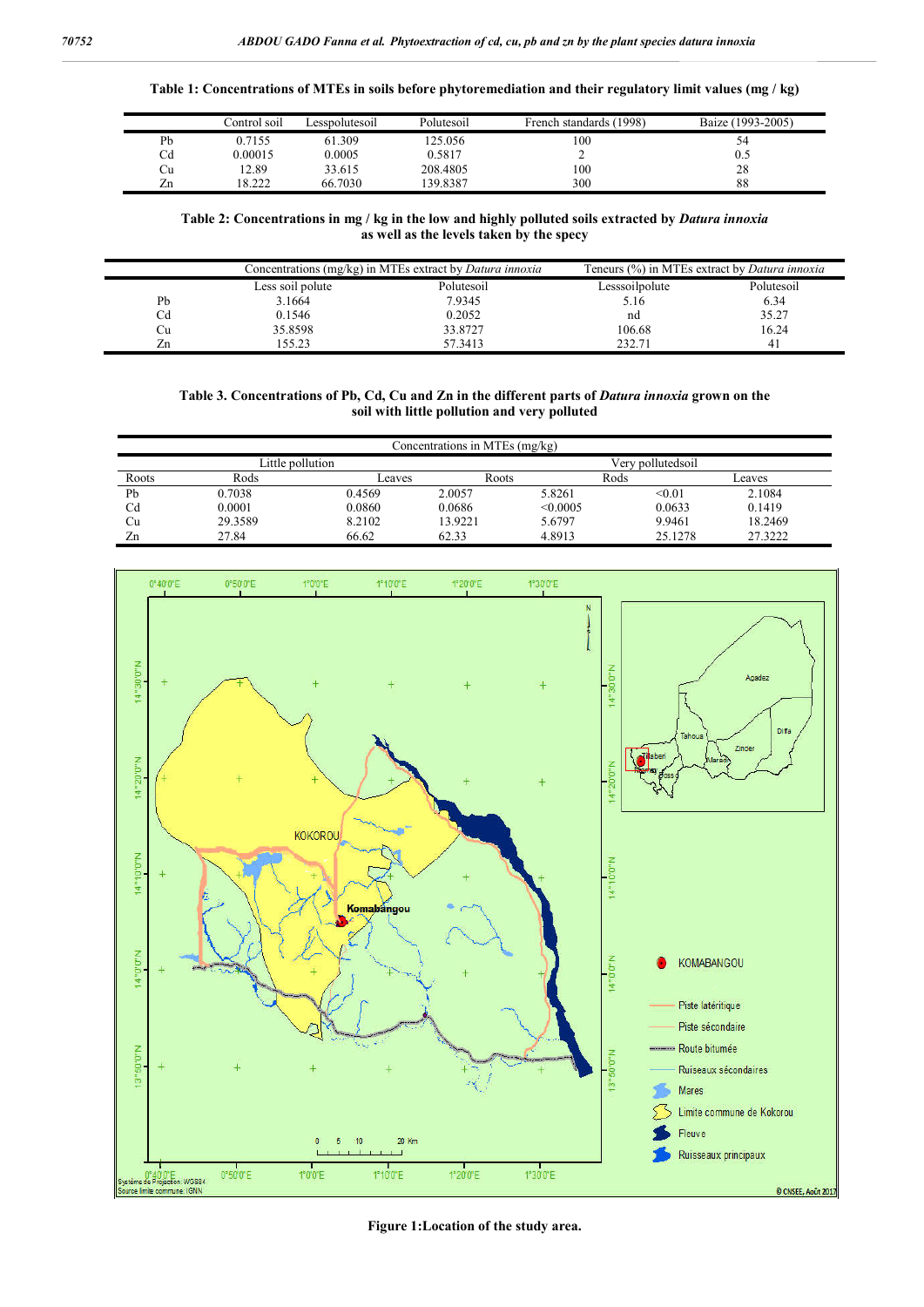

**Figure 3. a. Height of** *Datura innoxia* **on control soil and polluted soil and b. morphology in control soil and polluted soil: b1. the roots (control, polluted), b2. leaves (control, polluted) and b3. the whole plant (witness, polluted).**

such as organic acids (Esteban, 2004). For example, Cu accumulation by *Datura innoxia* leaves is by a polyaminopolycarboxylic acid (Foy *et al*., 1978), whereas Cd passes into the leaves in a free form (32) and Zn by an anionic complex (Alloway, 1995). All these mechanisms therefore participate in the accumulation of Pb, Cd, Cu and Zn by the roots, stems and leaves of *Datura innoxia*. In highly polluted soil, the roots, stems and leaves of *Datura innoxia* accumulated Pb concentrations respectively  $5.8261$ ; <0.01 and  $2.1084$  mg / kg. For Cd, these same parts accumulated respectively  $\leq 0.0005$ ; 0.0633 and 0.1419 mg / kg. As for Cu, they accumulated respectively 5.6797; 9.9461 and 18.2464 mg / kg. For Zn, the roots accumulated 4.8916 mg / kg; stems 25.1278 mg / kg and leaves 27.3222 mg / kg. These results show that the Cd, Cu and Zn MTEs follow this accumulation gradient: roots, stems and leaves. In other words, their concentrations increase from roots to leaves. This shows that these MTEs are more accumulated by the leaves except for Pb, for which the concentration is higher in the roots than in the leaves. This difference could be explained by the fact that the complexing agents that come into play to allow the passage of Pb from the roots to the leaves are non-existent or in low numbers (Greger, 2004). While for the other MTEs, the presence of these agents would facilitate their passage of absorbent hairs to the leaves through the xylem of the stems.

In the *Melilotusalbus* leaves (Esteban, 2006) from the Lay region, a site contaminated by metallurgical activities, a concentration of 1.19 mg / kg Pb was determined. This concentration is lower than than the one in Pb that we measured in the leaves of *Datura innoxia*. The same authors found a concentration of 0.22 mg / kg Cd in the leaves of *Artemisia campestris* grown on a site polluted by metallurgical activities. This concentration is higher than the one in Cd that we measured in the leaves of *Datura innoxia*. The concentration of Cu, 18.2464 mg / kg, that we measured in *Datura innoxia* leaves was significantly higher than the one measured in the leaves of *Clematis vitalba* (6.50 mg / kg) from the contaminated site of Dor (Esteban, 2006). For Zn, we found in the leaves of *Datura innoxia* a concentration of 27.3222 mg / kg versus 15.89 in *Geranium pyrenaicum* leaves from the site of Dor contaminated by landfills.

**Plant development in soils under study:** Figure 3 shows that roots development of *Datura innoxia* in the polluted soil is greater than the one in the control soil. Indeed, the length of the roots in polluted soil is 9 cm versus 6 cm in the control soil. This difference between the *Datura innoxia* root development in the control soil and the polluted soil indicates that this plant has very interesting capacities in the sense that it could have a good extraction of the MTEs in its root parts, so a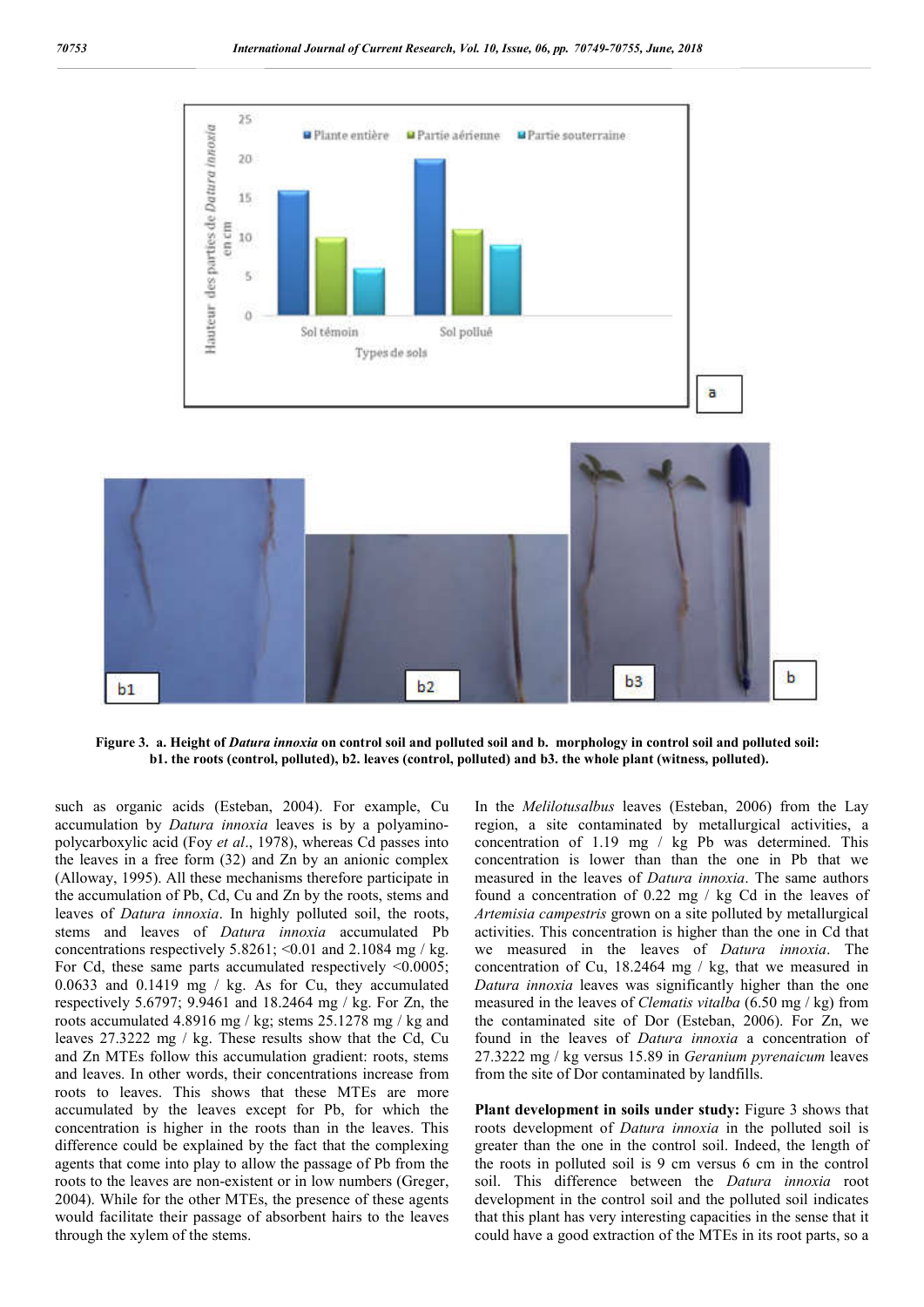very good (high) phytoextraction. This difference,also resides in a greater root development in the polluted soilwould imply a better phytoextraction because the plant increases its ability to explore larger volumes of soil. Which, probably, would allow greater uptake of MTEs by the roots. The length of the aerial part of *Datura innoxia* in the polluted soil (11 cm) is similar to the one in control soil (10 cm). On the other hand, a significant difference is noted in the length of the whole plant in the control soil which is only 16 cm versus 20 cm in the polluted soil. However, this development of the entire *Datura innoxia* plant is law compared to the one of *Cymbopogon citratus* which is 55 cm in polluted soil after 3 months of culture (Senou, 2014). However, given that it shows better growth, this result shows that *Datura innoxia* has adapted well to pollution and may even use the soil MTEs for its development, as some hyperaccumulative plants extract the metals and use them for their growth. This confirms its ability to tolerate pollution by MTEs and phytoextraction too.

## **Conclusion**

The phytoremediation test carried out with *Datura innoxia* showed that the plant tolerates pollution because it has developed well in both polluted soil and in the control soil. The *Datura innoxia* plants used in this phytoremediation study accumulated MTEs in their roots, stems and leaves. The extraction depends on the metal and its concentration. These results show that *Datura innoxia* is a good species that could decontaminate a soil polluted by several metals. Indeed, at the end of this study, we propose *Datura innoxia* for the decontamination of soils contaminated with Cd and Zn which are very toxic metals. The Zn can be recovered (in only 4 weeks) from the vegetative parts of these plants and be used for other purposes such as its use as a trace element at very low levels. For the extraction of Pb, we also recommend*Datura innoxia*. To summerise, *Datura innoxia* is a plant species that adapts to all types of soils and all types of stress.

## **REFERENCES**

- Adriano, DC. 2001. Trace elements in terrestrial environments: biogeochemistry, bioavailability and risks of metals. 2nd Springer-Verlag, New York, Berlin, Heidelberg. 223-232.
- Alloway, BJ. 1995. In "Heavy Metals in Soils", secondeédition, Ed. Alloway B.J., Blackie Academic et Professional, Londres (Royame-Uni). 36-40.
- Antonovics, J, Bradshaw, AD, Turner, RG. 1971. Heavy metal tolerance in plants. Advances in Ecological Research 7 (in press) applications to Brazil. Working Paper 1092, Instituto de Pesquisa Econ mica Aplicada (IPEA).
- Briat, JF, Lebrun, M. 1999. Plant responses to metal toxicity. *Plant Biology and Pathology* 322, 43-54.
- Chaignon, V. 2001. Biodisponibilité du cuivre dans la rhizosphère de différentes plantes cultivées. Cas de sols viticoles contaminés par des fongicides. Thèse de doctorat, Université d'Aix-Marseille; *Marseille, France*. 165 p.
- Cheeke, PR, Shull, LR. 1985. Natural toxicants in feeds and poisonous plants. AVI Publishing Company, Inc., Westport, Conn., USA. 492 pp.
- Christina, P. 2007. An Encyclopedia of Shamanism, Vol 1, *The Rosen Publishing Group*.
- Cui, J, Forssberg, E. 2003. "Mechanical recycling of waste electric and electronic D", 278, I727.
- Cui, J, Forssberg, E. 2003. Mechanical recycling of waste electric and electronic D 278, I727.
- Daniel, P, Reid, P. 1993. La médecine chinoise par les herbes, Editions Olizane, 175 p.
- De Burbure, C, Buchet, JP, Leroyer, A, Nisse, C, Haguenoer, JM, Mutti, A, Smerhovsky, Z, Cikrt, M, Trzcinka-Ochocka, M, Razniewska, G, Jakubowski, M, Bernard, A. 2006. Renal and neurologic effects of cadmium, lead, mercury, and arsenic in children: evidence of early effects and multiple interactions at environmental exposure levels. *Environmental Health Perspectives* 144 : 584- 590.
- Den, B, Terry, A, Tippind, E, Ashmore, M. 2008. "Developement of an effects based approach for toxic metals". Final report (CEH Project N° C02779), NERC/ *Center for ecology and hydrology*.
- Esteban, R. 2006. Tolérance et accumulation des métaux lourds par la végétation spontanée des friches métallurgiques : vers de nouvelles méthodes de biodépollution. Thèse de Doctorat de l'Université Jean Monnet, faculté des sciences et techniques, France. 159 p.
- Fanna, AG, Yadji G, Tankari Dan Badjo, A. 2016. « Détermination d'espèces végétales susceptibles d'être utilisées en phytoremédiation », Revue des BioRessources, Vol 6 N° 2 Décembre, 14-25.
- Foy, CD, Chaney, RL, White, MC. 1978. The Physiology of metal toxicity in plants. *Annual Review of Plant Physiology and Plant Molecular Biology* 29, 511-566.
- Gardea-Torresdey, JL, De La Rosa, G, Peralta-Videa, JR. 2005. Use of phytofiltration technologies in the removal of heavy metals: A review. *Pure and Applied Chemistry* 76, 801-813.
- Gartiside, DW, McNeilly, T. 1974. The potential for evolution of heavy metal tolerance in Genetic basis of Cd tolerance and hyperaccumulation in Arabidopsis halleri. *Plant Soil* 249: 9–18.
- Geeta, R, Waleed, G. 2007. Historical evidence for a pre-Columbian presence of Datura in the Old World and implications for a first millennium transfer from the New *World, J. Biosci.*, vol. 32, no 7, p. 1227-1244.
- Gigliotti, G, Businelli, Giusquiani, PL. 1996. Trace metals uptake and distribution in corn plants grown on a 6-year urban waste compost amended soil. *Agriculture, ecosystems & environment*, 58(2-3), 199-206.
- Gonçalves, AE. 2005. Solanaceae. In: Pope, G.V., Polhill, R.M. & Martins, E.S. (Editors). Flora Zambesiaca. Volume 8, part 4. Royal Botanic Gardens, Kew, Richmond, United Kingdom. 124 pp.
- Gonzales, XI, Aboal, JR, Fernandez, JA, Carballeira, A. 2008. Heavy metal transfers between trophic compartments in different ecosystems in Galicia (northwest Spain): *Essential elements. Archives of Environmental Contamination and Toxicology* 55 : 691-700.
- Greger, M, Landberg, T. 2004. Use of Willow in Phytoextraction. *International Journal of Phytoremediation*, Vol. 1, n°2, pp. 115-123.
- INS, 2008– 2012, AnnuaireStatistique, 238p.
- Khare, CP. 2003. Indian Herbal Remediess: Rational Western Therapy, Ayurvedic, and Other Traditional Usage, Botany, Springer-Verlag Berlin and Heidelberg GmbH & Co.
- Kirpichtchikova, T, Manceau, A, Spadini, L, Panfili, F, Marcus, M, Jacquet, T. 2009. Phytoremediation par Jardins Filtrants d'un sol pollué par des métaux lourds : Approche de la phytoremediation dans des casiers végétalises par des plantes de milieux humides et étude des mécanismes de remobilisation/immobilisation du zinc et du cuivre. Géochimie. Université Joseph-Fourier - Grenoble I.